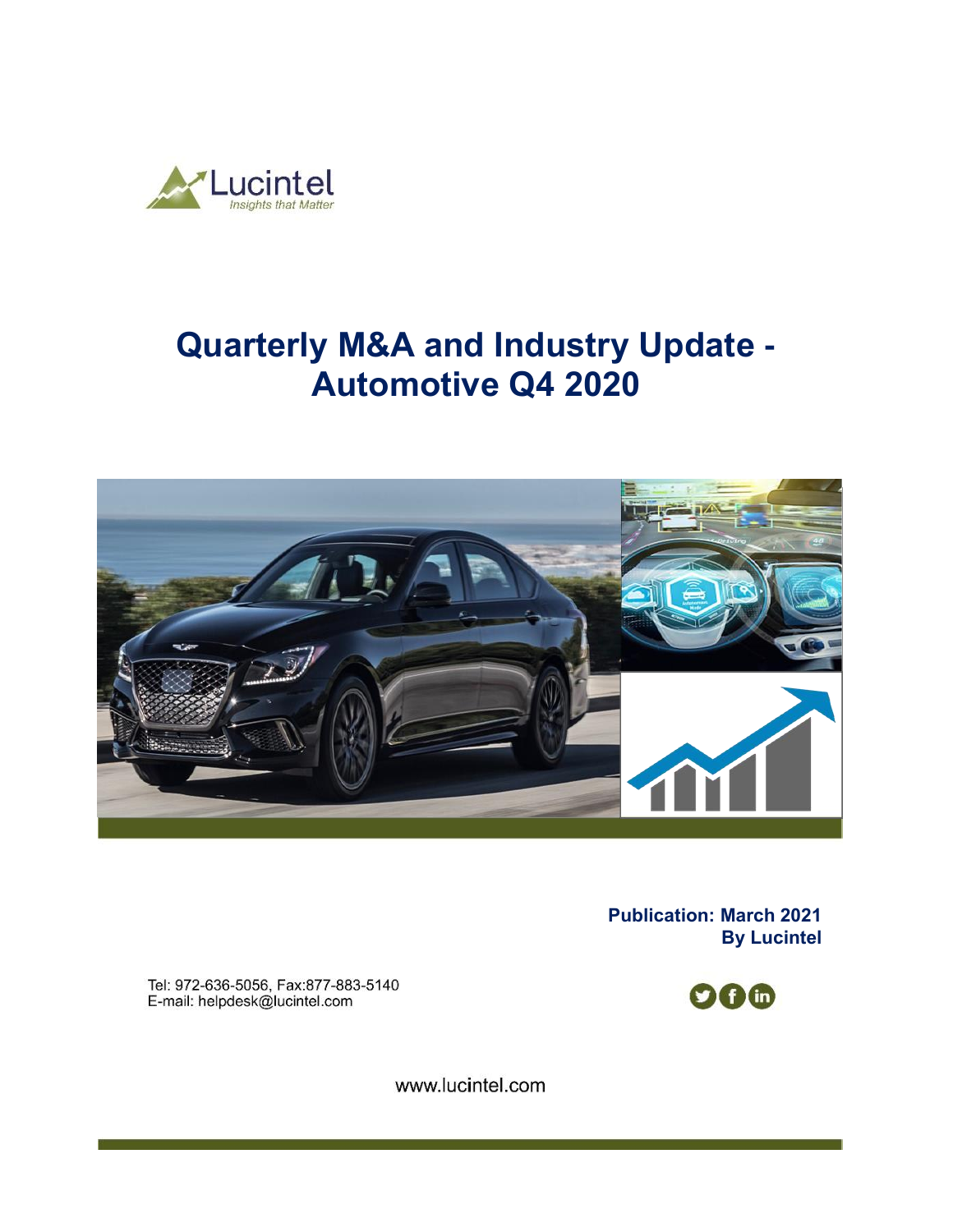

# **Economic Situation Q4 2020**

The global GDP grew by 0.7% in Q4 2020 as compared to Q3 2020. The U.S. GDP grew by 1.5% in Q4 2020 as compared to Q3 2020, while it declined by 1.1% when compared to Q4 2019. The global economy remains in pandemic mode while heading to the end of 2020. Second waves of the COVID-19 have slowed down or even temporarily reversed economic recoveries. The strength of the recovery varies across countries, depending on the severity of the health crisis, the extent of domestic disruptions to activity, the exposure to cross-border spillovers, and importantly the effectiveness of policy support to limit persistent damage. The pandemic will slow down the recovery particularly in more hard-hit countries, such as the US, the UK, Spain, and France. The future is highly dependent on the response towards the pandemic situation. Recent vaccine approvals have raised hopes of a turnaround in the pandemic later this year.



*Note: The above image shows quarter over quarter change in GDP* 

*Source: OECD, Fred Louis, Lucintel*

Figure 1: Quarterly GDP Trends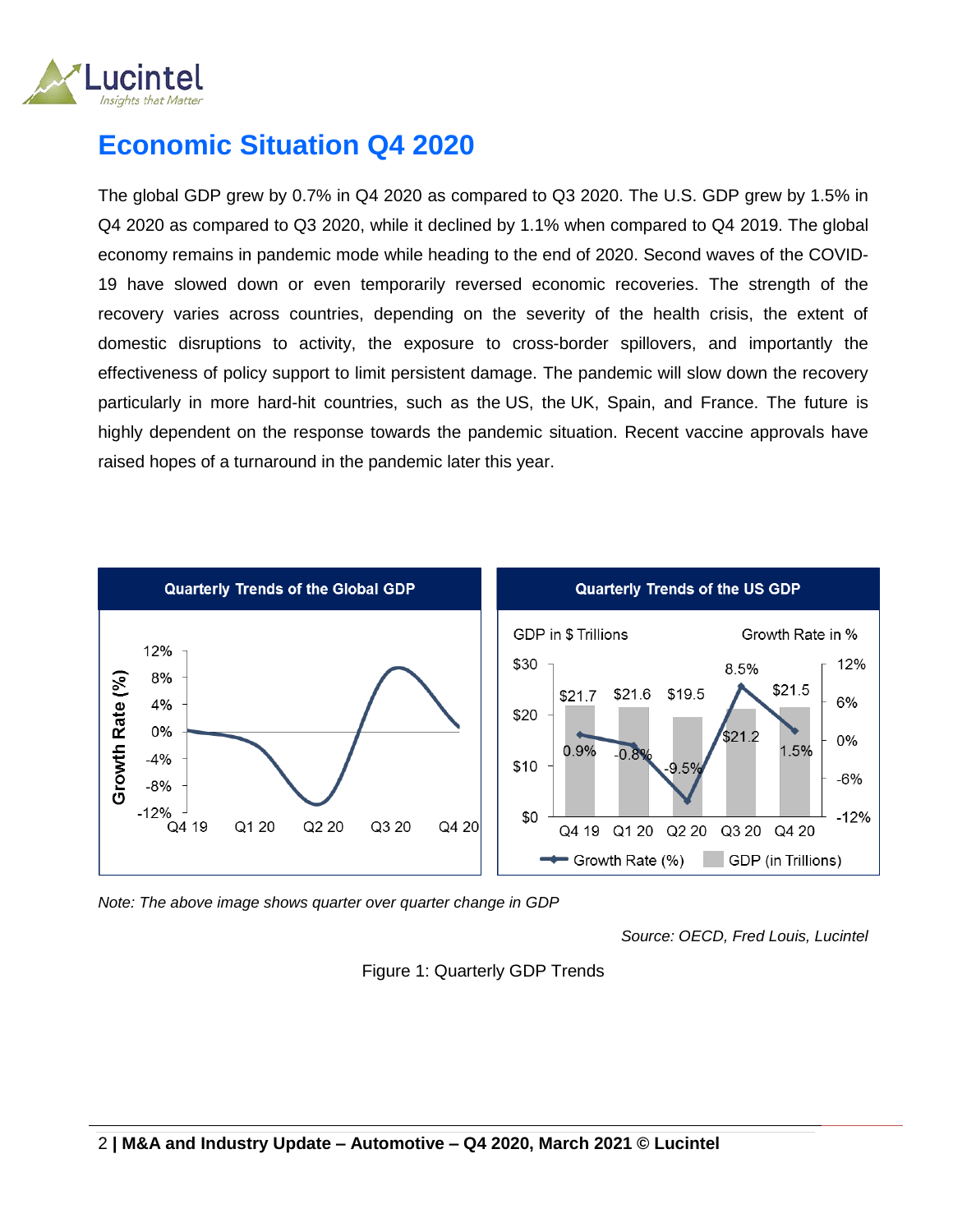

# **Automotive Industry Update – Q4 2020**

The global lightweight vehicle sales grew by 13% in Q4 2020 from Q3 2020 and increased by 1% when compared to Q4 2019. The global lightweight vehicle sales have seen recovery because automakers quickly ramped up production to catch up with the vehicle demand. After the pandemic, people have started to prioritize social distancing and personal hygiene, this has translated into a higher preference for personal mobility which has boosted vehicle sales. Toyota Motor registered the highest increase of 24% in Q4 of 2020 on quarter-over-quarter basis. The COVID-19 pandemic has brought the global economy to its knees with business activities severely impacted everywhere. The sector plays a unique role in bringing together the most scientific and technological advancements globally. The industry players focused on liquidity, demand uncertainty, supply chain issues, and worker safety to drive the market growth. The figure below depicts change in demand for light vehicles in the past five quarters (Q4 2019 – Q4 2020).





Figure 2: Quarterly Change in the Global Light Vehicle Market Demand Figure 3: Change in Revenue of Major Automotive OEMs

Asia Pacific held the largest demand of around 41% in the global light vehicle market, followed by Europe, North America, and ROW. On year-over-year basis, most of the regions started recovery in Q3 which continued in Q4 of 2020. Asian countries, like Japan and China, showed positive results in

*Source: Lucintel*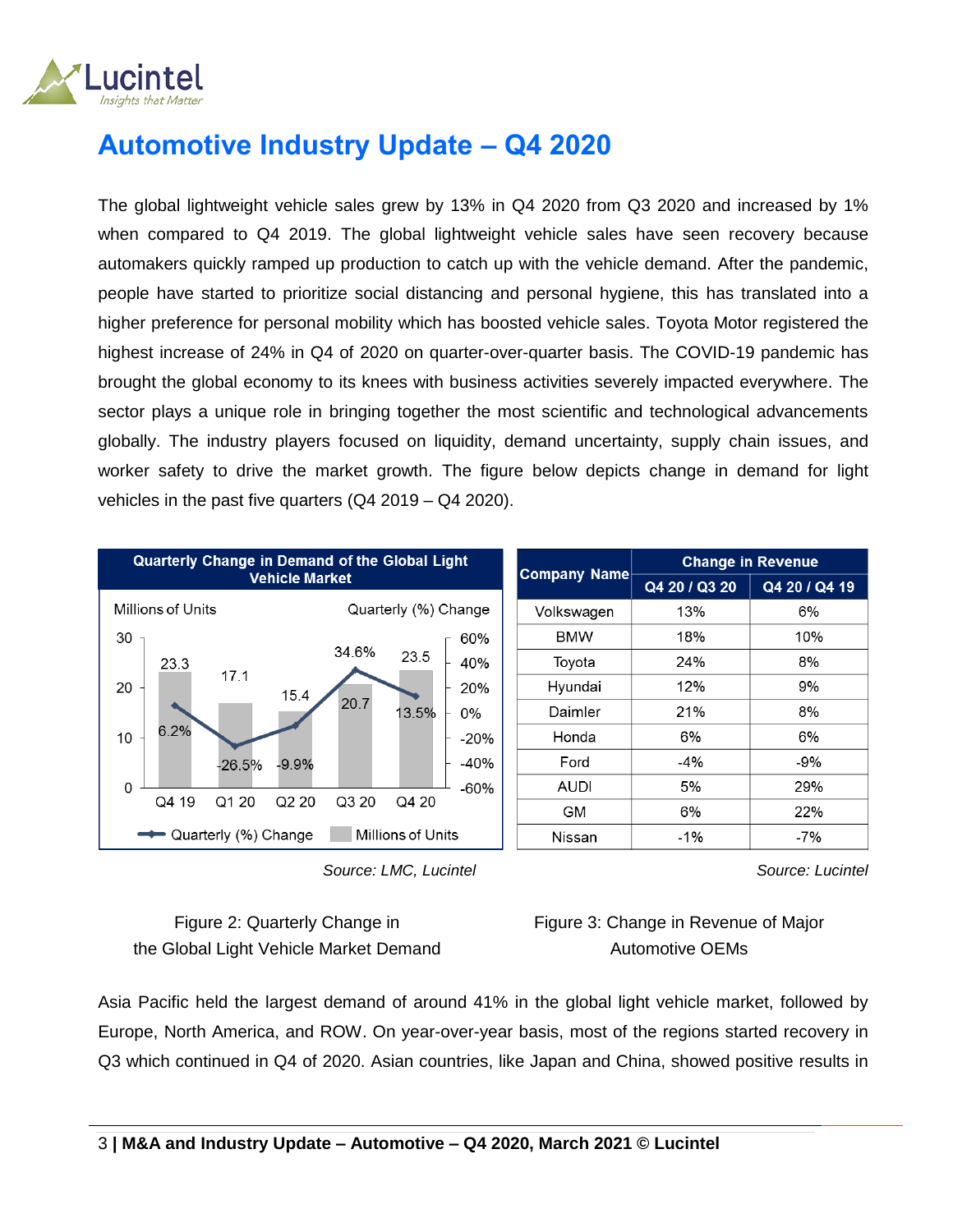

this quarter. Japan's sales increased by 15% and China's sales increased by 10% on yearly basis, as shown in the figure below.



#### Figure 4: Regional Market Share and Year on Year Change in Global Light Vehicle Demand

## **M&A Update – Q4 2020**

2020 was a year of surprises; automotive M&A encountered both great lows and great highs in this year. However in Q4 of 2020, M&A activities in the global automotive industry increased as compare to Q3 and Q2 of 2020. The global automotive industry recorded 142 completed M&A deals in the Q4 of 2020, a 14% growth from Q3 of 2020 and 10% decline on yearly basis, i.e., from Q4 of 2019. The total deal value in Q4 of 2020 was \$9.5 billion, which was 6% decline from Q3 of 2020 and also 28% decline from Q4 of 2019. The increasing number of deals shows positive signs of development in the automotive industry. The start of 2021 will certainly have COVID and economic headwinds, but M&A anticipate to see drive deal activity in 2021 and beyond.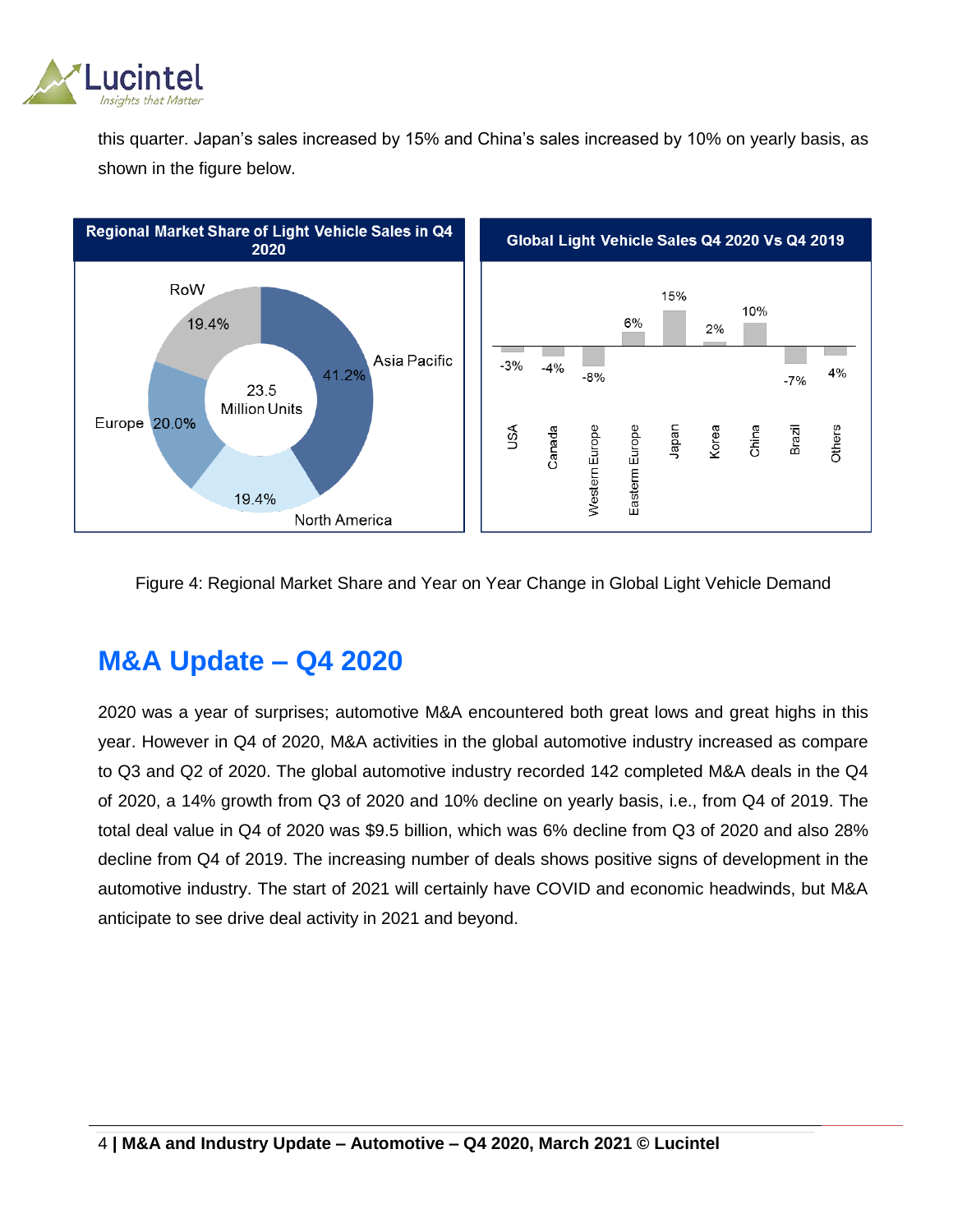



*Note: The above chart includes total completed deals with disclosed and undisclosed values*

*Source: Lucintel*

#### Figure 5: Quarterly M&A Activities in the Global Automotive Market

| <b>M&amp;A Deals</b>    | <b>Quarter over Quarter Change in Merger and Acquisition Activities</b> |        |        |       |       |  |  |  |
|-------------------------|-------------------------------------------------------------------------|--------|--------|-------|-------|--|--|--|
|                         | Q4 19                                                                   | Q1 20  | Q220   | Q3 20 | Q4 20 |  |  |  |
| Deal Value (\$ Billion) | 14%                                                                     | $-44%$ | $-35%$ | 109%  | $-6%$ |  |  |  |
| No. of Deal             | 5%                                                                      | $-15%$ | $-24%$ | 24%   | 14%   |  |  |  |

#### Table 1: Quarterly Changes in M&A Activities in the Global Automotive Market

Table 2: M&A Deals in the Global Automotive Market

| <b>Date</b>     | <b>Target</b><br>Company      | <b>Acquirer</b><br>Company          | Value of<br><b>Deal</b> | <b>Description</b>                                                                                                                   |
|-----------------|-------------------------------|-------------------------------------|-------------------------|--------------------------------------------------------------------------------------------------------------------------------------|
| Dec 29,<br>2020 | Jitech Co Ltd                 | Sejin Heavy<br>Industries Co<br>Ltd | \$11.4 M                | Sejin Heavy Industries Co Ltd acquired a 55%<br>Jitech Co Ltd. an Ulsan-based<br>interest in<br>manufacturer of motor vehicle parts. |
| Dec 22.<br>2020 | Just Wheels &<br>Tires Co Inc | Wheel Pros<br>LLC.                  | N/A                     | This acquisition provides a great opportunity to<br>expand customer relationships with new and<br>exciting products.                 |
| Dec 21.<br>2020 | BeonD Srl                     | <b>UFI Filters</b><br>SpA           | N/A                     | UFI Filters SpA acquired a 25% stake in BeonD<br>Srl. a Turin-based manufacturer of motor vehicle<br>electrical equipment.           |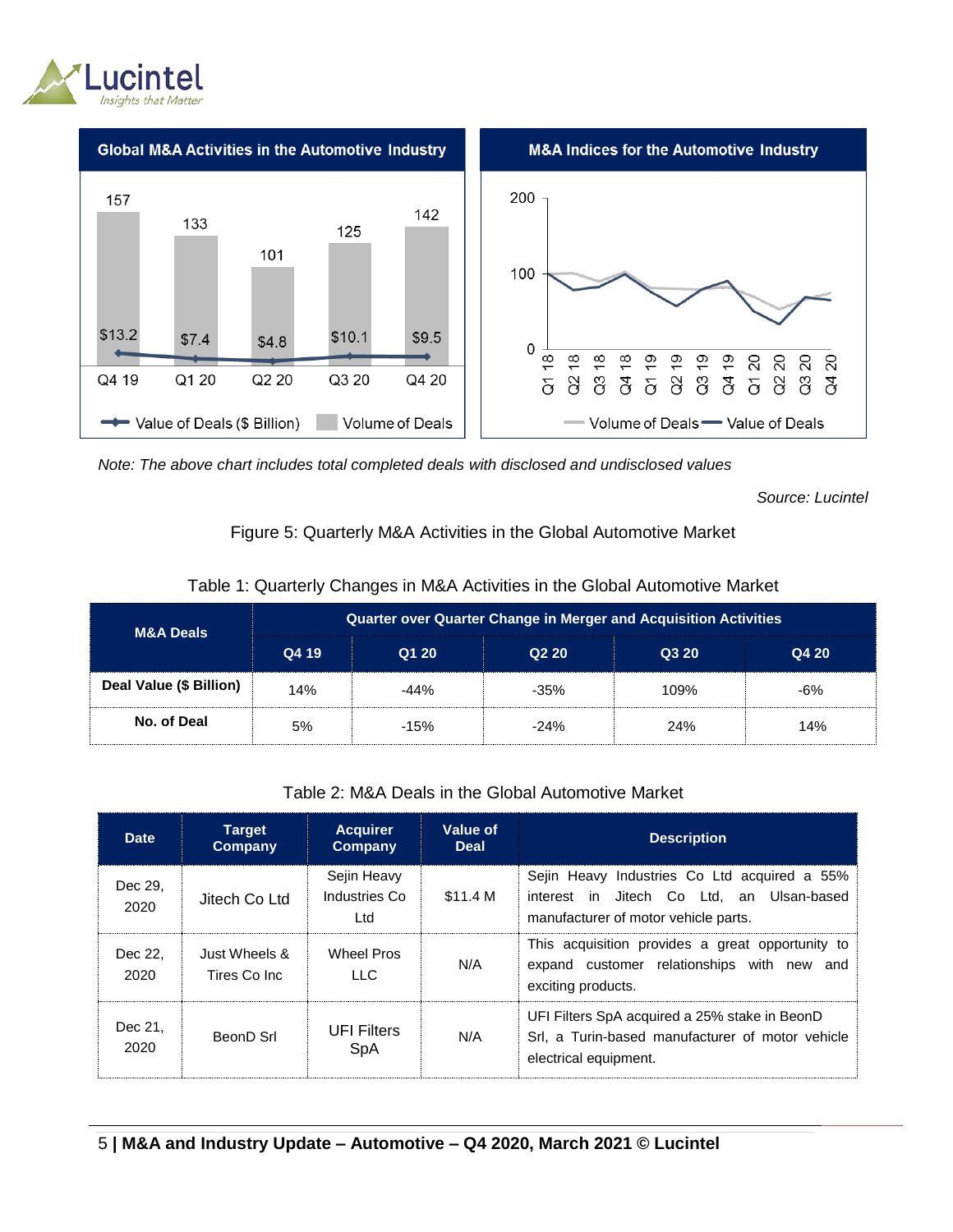

| Dec 18,<br>2020 | <b>Tiffin Motor</b><br>Homes Inc      | Thor Industries<br>Inc                       | \$0.3 B | THOR's ability to assist the Tiffin Group in<br>developing high quality products at competitive<br>pricing in the market creates a great opportunity for<br>growth in the future.                                                                               |
|-----------------|---------------------------------------|----------------------------------------------|---------|-----------------------------------------------------------------------------------------------------------------------------------------------------------------------------------------------------------------------------------------------------------------|
| Dec 08,<br>2020 | <b>Smart France</b><br><b>SAS</b>     | Ineos<br>Automotive                          | N/A     | This acquisition marks Ineos biggest milestone year<br>in the development of the Grenadier.                                                                                                                                                                     |
| Dec 02,<br>2020 | <b>APC Automotive</b><br>Technologies | <b>First Brands</b><br>Group LLC             | N/A     | The acquisition has strengthened the supplier<br>position to support all customers with one of the<br>most comprehensive portfolios of replacement<br>products in the North American<br>automotive<br>aftermarket.                                              |
| Dec 02,<br>2020 | Mav SpA                               | Fenner<br>Precision<br>Polymers              | N/A     | The acquisition further adds technical design<br>expertise and allows to vertically integrating<br>solutions and vastly improves positioning in the<br>global supply chain.                                                                                     |
| Nov 13,<br>2020 | Envoy<br>Technologies Inc             | Denso Corp                                   | N/A     | Through the investment, DENSO aims to create<br>new revenue streams by offering the benefits of<br>(MaaS)<br>Mobility-as-a-Service<br>businesses,<br>to<br>customers and things more efficiently and safely.                                                    |
| Nov 11,<br>2020 | The Birmingham<br>Small Arms Co       | <b>BSA Ltd</b>                               | \$0.1 B | The acquisition will enable BSA Company Limited<br>to protect and safeguard the brand license of BSA.                                                                                                                                                           |
| Oct 28,<br>2020 | Borit NV                              | Weifu High-<br>Technology<br>Group Co., Ltd. | \$0.1 B | The purchase will optimize Weifu's positioning in<br>the global fuel cell industry and enhance its<br>competitiveness in emerging markets.                                                                                                                      |
| Oct 28,<br>2020 | Arlington<br>Automotive Ltd           | <b>Ricor Ltd</b>                             | N/A     | The acquisition of the Newton Aycliffe business will<br>allow Ricor Global to continue its expansion,<br>development and diversification of its services.                                                                                                       |
| Oct 27,<br>2020 | AEye Inc                              | <b>Continental AG</b>                        | N/A     | This acquisition puts in a strong position to cover<br>the full vehicle environment with state-of-the-art<br>lidar sensor technology and to facilitate automated<br>driving at SAE levels 3 or higher in both passenger<br>and commercial vehicle applications. |
| Oct 23,<br>2020 | MMM ! SARL                            | Michelin                                     | \$7.0 M | Michelin acquired the remaining 60% interest, of a<br>Paris-based provider of computer systems design<br>services company MMM ! SARL.                                                                                                                           |
| Oct 09,<br>2020 | Indo Toolings<br>Pvt Ltd              | <b>JBM Auto Ltd</b>                          | N/A     | JBM Auto's stake in INDO Toolings will increase to<br>100% of the paid-up equity share capital.                                                                                                                                                                 |
| Oct 02,<br>2020 | Delphi<br>Technologies<br><b>PLC</b>  | BorgWarner<br>Inc.                           | \$3.3 B | Through this combination, BorgWarner is even<br>better positioned with a more comprehensive<br>portfolio of industry-leading propulsion products<br>and systems across combustion, hybrid and electric<br>vehicles.                                             |